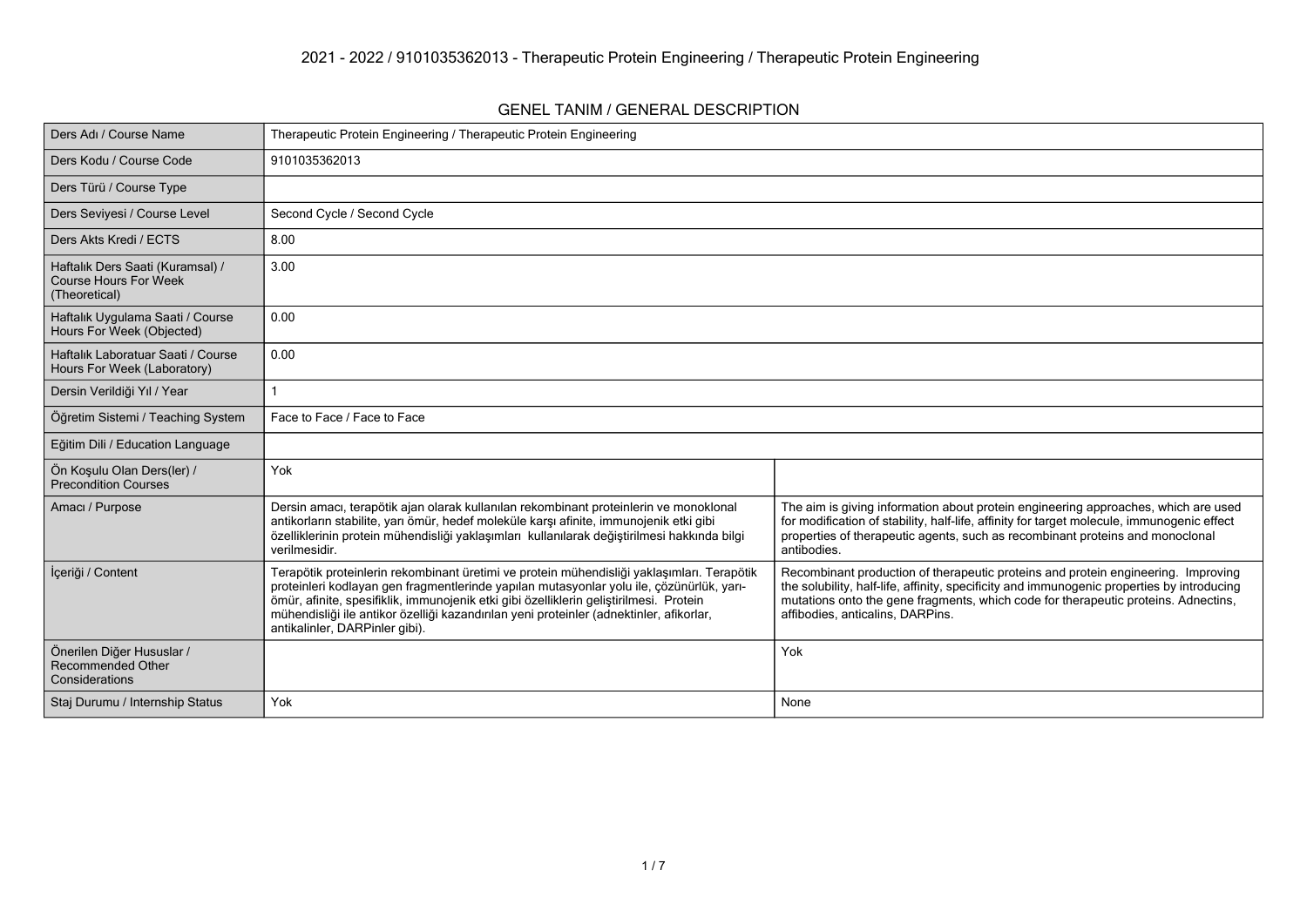| Kitabı / Malzemesi / Önerilen<br>Kaynaklar / Books / Materials /<br>Recommended Reading | Vladimir Voynov, Justin A. Caravella, (Eds.), Therapeutic Proteins, Methods and Protocols<br>Series: Methods in Molecular Biology, Springer, 2012.                                                                                                                                                                                                                                                                                                                                                                                                                     | Vladimir Voynov, Justin A. Caravella, (Eds.), Therapeutic Proteins, Methods and<br>Protocols Series: Methods in Molecular Biology, Springer, 2012.                                                                                                                                                                                                                                                                                                                                                                                                                      |
|-----------------------------------------------------------------------------------------|------------------------------------------------------------------------------------------------------------------------------------------------------------------------------------------------------------------------------------------------------------------------------------------------------------------------------------------------------------------------------------------------------------------------------------------------------------------------------------------------------------------------------------------------------------------------|-------------------------------------------------------------------------------------------------------------------------------------------------------------------------------------------------------------------------------------------------------------------------------------------------------------------------------------------------------------------------------------------------------------------------------------------------------------------------------------------------------------------------------------------------------------------------|
|                                                                                         | Yury E. Khudyakov (Ed.), Medicinal Protein Engineering, CRC Pres, 2008.                                                                                                                                                                                                                                                                                                                                                                                                                                                                                                | Yury E. Khudyakov (Ed.), Medicinal Protein Engineering, CRC Pres, 2008.                                                                                                                                                                                                                                                                                                                                                                                                                                                                                                 |
|                                                                                         | Biobetters Protein Engineering to Approach the Curative, Rosenberg, Amy, Demeule,<br>Barthélemy (Eds.), 2015, Springer.<br>Protein Therapeutics, 2 Volume Set, Tristan Vaughan (Editor), Jane Osbourn (Editor),<br>Bahija Jallal (Editor), Raimund Mannhold (Series Editor), Gerd Folkers (Series Editor),<br>Helmut Buschmann (Series Editor), 2017, Wiley.<br>Patrick Chames, Antibody Engineering: Methods and Protocols, Springer, 2012.<br>Therapeutic Proteins: Strategies to Modulate Their Plasma Half-Lives Editor(s): Prof. Dr.<br>Roland Kontermann, Wiley, | Biobetters Protein Engineering to Approach the Curative, Rosenberg, Amy, Demeule,<br>Barthélemy (Eds.), 2015, Springer.<br>Protein Therapeutics, 2 Volume Set, Tristan Vaughan (Editor), Jane Osbourn (Editor),<br>Bahija Jallal (Editor), Raimund Mannhold (Series Editor), Gerd Folkers (Series Editor),<br>Helmut Buschmann (Series Editor), 2017, Wiley.<br>Patrick Chames, Antibody Engineering: Methods and Protocols, Springer, 2012.<br>Therapeutic Proteins: Strategies to Modulate Their Plasma Half-Lives, Editor(s): Prof.<br>Dr. Roland Kontermann, Wiley, |
|                                                                                         |                                                                                                                                                                                                                                                                                                                                                                                                                                                                                                                                                                        |                                                                                                                                                                                                                                                                                                                                                                                                                                                                                                                                                                         |
| Öğretim Üyesi (Üyeleri) / Faculty<br>Member (Members)                                   | Doc. Dr. Serap Evran                                                                                                                                                                                                                                                                                                                                                                                                                                                                                                                                                   |                                                                                                                                                                                                                                                                                                                                                                                                                                                                                                                                                                         |

# **ÖĞRENME ÇIKTILARI / LEARNING OUTCOMES**

| Terapötik proteinlerin rekombinant üretimi için geliştirilen stratejileri kavrayabilme                              | To be able to understand the principles of recombinant production of therapeutic proteins.                                 |
|---------------------------------------------------------------------------------------------------------------------|----------------------------------------------------------------------------------------------------------------------------|
| Protein mühendisliği kullanılarak terapötik proteinlerin özelliklerinin geliştirilmesinin önemini<br>kavrayabilme   | To be able to understand the importance of protein engineering for improving the properties of<br>therapeutic proteins     |
| Terapötik proteinlerin tasarımı ve üretimi ile ilgili gelişmeleri takip edebilecek bilgi düzeyine sahip<br>olabilme | To have a knowledge level to follow up the recent developments regarding design and production of<br>therapeutic proteins. |
| Terapötik protein mühendisliği ile ilgili bilimsel makaleleri okuyabilme, anlayabilme ve yorumlayabilme             | To be able to read, understand and interpret the scientific papers on therapeutic protein engineering                      |

**HAFTALIK DERS İÇERİĞİ / DETAILED COURSE OUTLINE**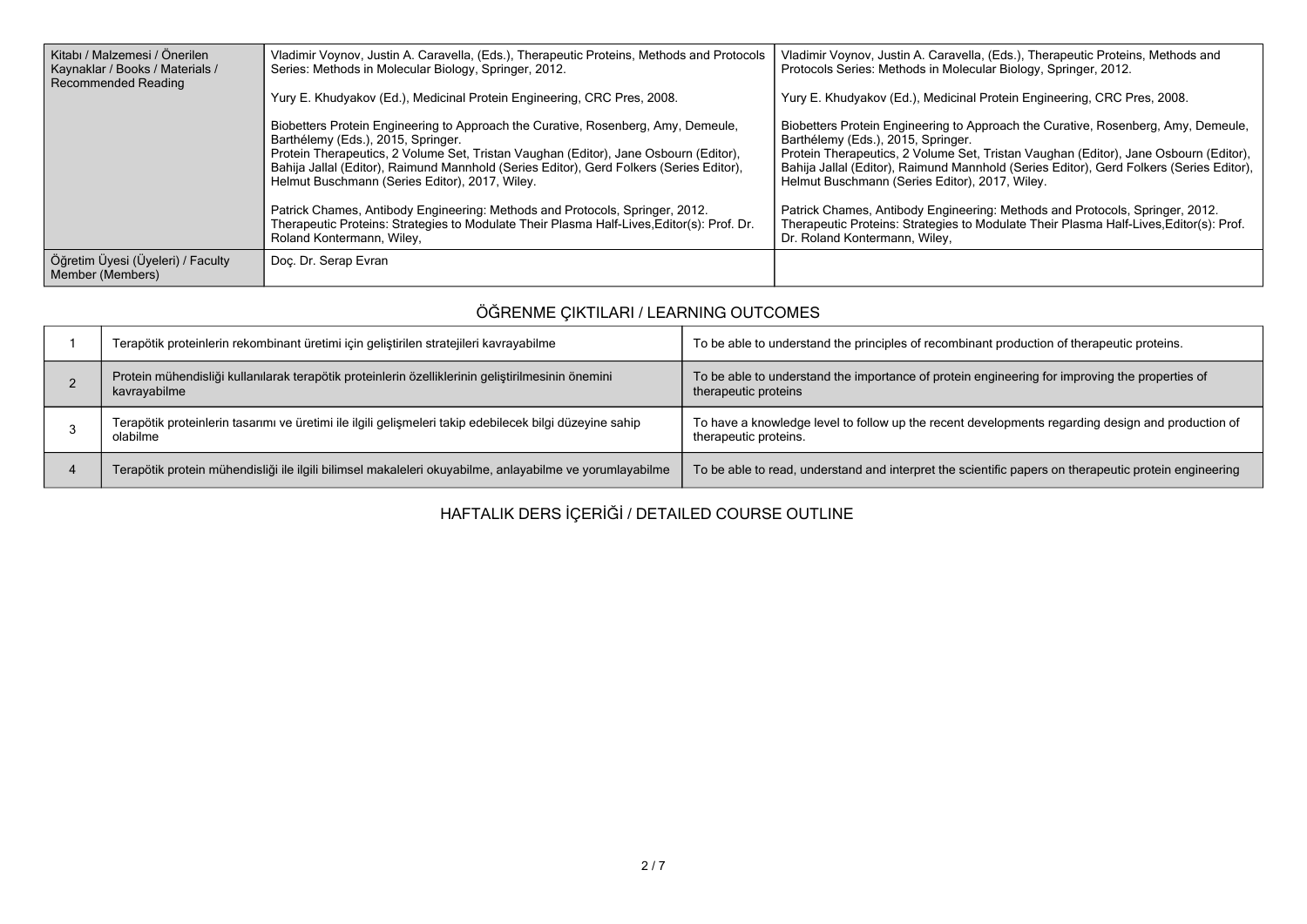|                | Hafta / Week                                                                   |          |     |                                                                       |                           |  |  |
|----------------|--------------------------------------------------------------------------------|----------|-----|-----------------------------------------------------------------------|---------------------------|--|--|
|                | Teorik Dersler / Theoretical                                                   | Uygulama | Lab | Öğretim Yöntem ve<br>Teknikleri/Teaching Methods<br>Techniques        | Ön Hazırlık / Preliminary |  |  |
| -1             | Protein mühendisliği yaklaşımları: Rasyonel tasarım ve yönlendirilmiş<br>evrim |          |     |                                                                       |                           |  |  |
|                | Protein engineering strategies. Rational design and directed<br>evolution.     |          |     |                                                                       |                           |  |  |
|                | Teorik Dersler / Theoretical                                                   | Uygulama | Lab | Öğretim Yöntem ve<br>Teknikleri/Teaching Methods<br>Techniques        | Ön Hazırlık / Preliminary |  |  |
| $\overline{2}$ | Terapötik proteinler ve rekombinant üretim stratejileri                        |          |     |                                                                       |                           |  |  |
|                | Therapeutic proteins and recombinant production                                |          |     |                                                                       |                           |  |  |
|                | Teorik Dersler / Theoretical                                                   | Uygulama | Lab | Öğretim Yöntem ve<br>Teknikleri/Teaching Methods<br><b>Techniques</b> | Ön Hazırlık / Preliminary |  |  |
| 3              | Antikor mühendisliği                                                           |          |     |                                                                       |                           |  |  |
|                | Antibody engineering                                                           |          |     |                                                                       |                           |  |  |
|                | Teorik Dersler / Theoretical                                                   | Uygulama | Lab | Öğretim Yöntem ve<br>Teknikleri/Teaching Methods<br>Techniques        | Ön Hazırlık / Preliminary |  |  |
| $\overline{4}$ | Antikor mühendisliği                                                           |          |     |                                                                       |                           |  |  |
|                | Antibody engineering                                                           |          |     |                                                                       |                           |  |  |
|                | Teorik Dersler / Theoretical                                                   | Uygulama | Lab | Öğretim Yöntem ve<br>Teknikleri/Teaching Methods<br>Techniques        | Ön Hazırlık / Preliminary |  |  |
| 5              | Bispesifik protein mühendisliği                                                |          |     |                                                                       |                           |  |  |
|                | Bispecific protein engineering                                                 |          |     |                                                                       |                           |  |  |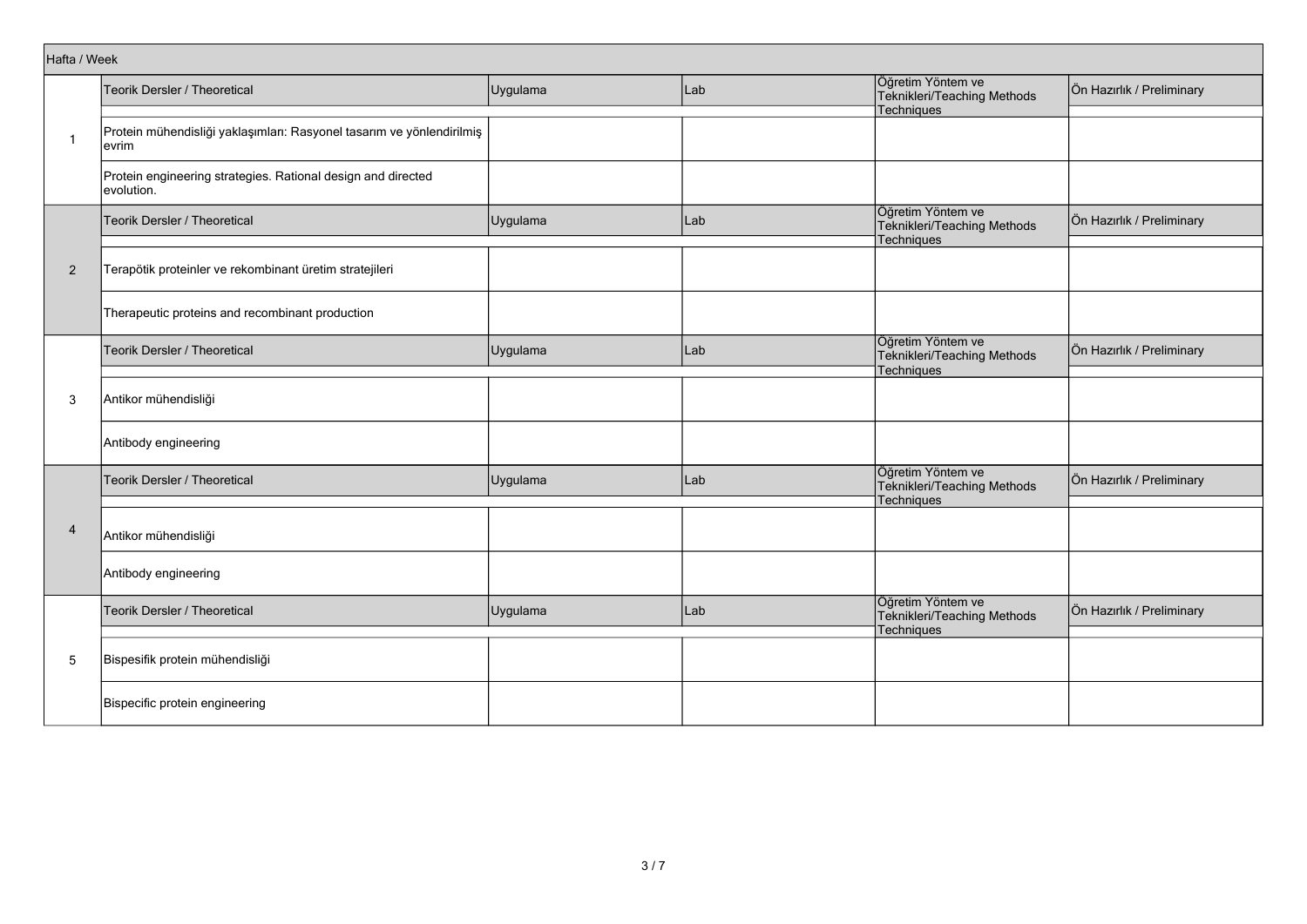|                | Teorik Dersler / Theoretical                                                                                                 | Uygulama | Lab | Öğretim Yöntem ve<br>Teknikleri/Teaching Methods<br>Techniques | Ön Hazırlık / Preliminary |
|----------------|------------------------------------------------------------------------------------------------------------------------------|----------|-----|----------------------------------------------------------------|---------------------------|
| $6\phantom{1}$ | Terapötik proteinlerin yarı ömürlerinin arttırılması                                                                         |          |     |                                                                |                           |
|                | Extension of the half-lives of therapeutic proteins.                                                                         |          |     |                                                                |                           |
|                | Teorik Dersler / Theoretical                                                                                                 | Uygulama | Lab | Öğretim Yöntem ve<br>Teknikleri/Teaching Methods<br>Techniques | Ön Hazırlık / Preliminary |
| $\overline{7}$ | Terapötik proteinlerin yarı ömürlerinin arttırılması için kimyasal ve post<br>-translasyonel modifikasyonlar                 |          |     |                                                                |                           |
|                | Chemical and Post-translational Modifications for Half-Life Extension<br>of Therapeutic Proteins                             |          |     |                                                                |                           |
|                | Teorik Dersler / Theoretical                                                                                                 | Uygulama | Lab | Öğretim Yöntem ve<br>Teknikleri/Teaching Methods<br>Techniques | Ön Hazırlık / Preliminary |
| 8              | Ara sınav                                                                                                                    |          |     |                                                                |                           |
|                | Midterm exam                                                                                                                 |          |     |                                                                |                           |
|                | Teorik Dersler / Theoretical                                                                                                 | Uygulama | Lab | Öğretim Yöntem ve<br>Teknikleri/Teaching Methods<br>Techniques | Ön Hazırlık / Preliminary |
| 9              | Terapötik proteinlerin yarı ömürlerinin arttırılması için füzyon protein<br>stratejileri                                     |          |     |                                                                |                           |
|                | Fusion protein strategies for extension of the half-lives of therapeutic<br>proteins                                         |          |     |                                                                |                           |
|                | Teorik Dersler / Theoretical                                                                                                 | Uygulama | Lab | Öğretim Yöntem ve<br>Teknikleri/Teaching Methods<br>Techniques | Ön Hazırlık / Preliminary |
| 10             | Protein tasarımı yolu ile antikor özelliği kazandırılan yeni proteinler<br>(adnektinler, afikorlar, antikalinler, DARPinler) |          |     |                                                                |                           |
|                | Novel proteins with antibody properties (adnectins, affibodies,<br>anticalins, DARPins)                                      |          |     |                                                                |                           |
|                | Teorik Dersler / Theoretical                                                                                                 | Uygulama | Lab | Öğretim Yöntem ve<br>Teknikleri/Teaching Methods<br>Techniques | Ön Hazırlık / Preliminary |
| 11             | Öğrenci sunumları                                                                                                            |          |     |                                                                |                           |
|                | Presentation                                                                                                                 |          |     |                                                                |                           |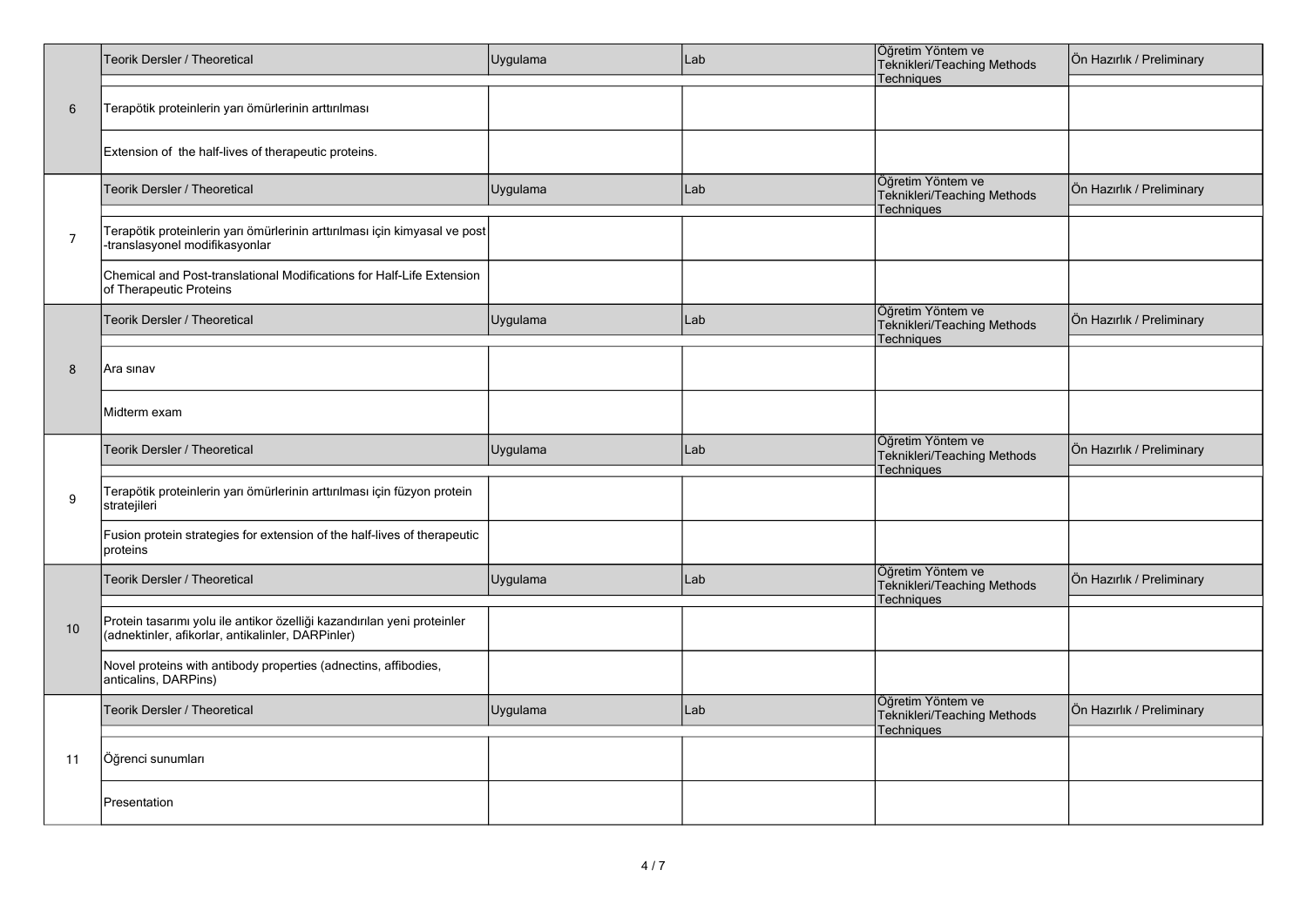|    | Teorik Dersler / Theoretical | Uygulama | Lab | Öğretim Yöntem ve<br>Teknikleri/Teaching Methods                      | Ön Hazırlık / Preliminary |
|----|------------------------------|----------|-----|-----------------------------------------------------------------------|---------------------------|
|    |                              |          |     | Techniques                                                            |                           |
| 12 | Öğrenci sunumları            |          |     |                                                                       |                           |
|    | Presentation                 |          |     |                                                                       |                           |
|    | Teorik Dersler / Theoretical | Uygulama | Lab | Öğretim Yöntem ve<br>Teknikleri/Teaching Methods<br>Techniques        | Ön Hazırlık / Preliminary |
| 13 | Öğrenci sunumları            |          |     |                                                                       |                           |
|    | Presentation                 |          |     |                                                                       |                           |
|    | Teorik Dersler / Theoretical | Uygulama | Lab | Öğretim Yöntem ve<br>Teknikleri/Teaching Methods<br><b>Techniques</b> | Ön Hazırlık / Preliminary |
| 14 | Öğrenci sunumları            |          |     |                                                                       |                           |
|    | Presentation                 |          |     |                                                                       |                           |
|    | Teorik Dersler / Theoretical | Uygulama | Lab | Öğretim Yöntem ve<br>Teknikleri/Teaching Methods<br><b>Techniques</b> | Ön Hazırlık / Preliminary |
| 15 | Öğrenci sunumları            |          |     |                                                                       |                           |
|    | Presentation                 |          |     |                                                                       |                           |
|    | Teorik Dersler / Theoretical | Uygulama | Lab | Öğretim Yöntem ve<br>Teknikleri/Teaching Methods<br>Techniques        | Ön Hazırlık / Preliminary |
| 16 | Final sinavi                 |          |     |                                                                       |                           |
|    | Final exam                   |          |     |                                                                       |                           |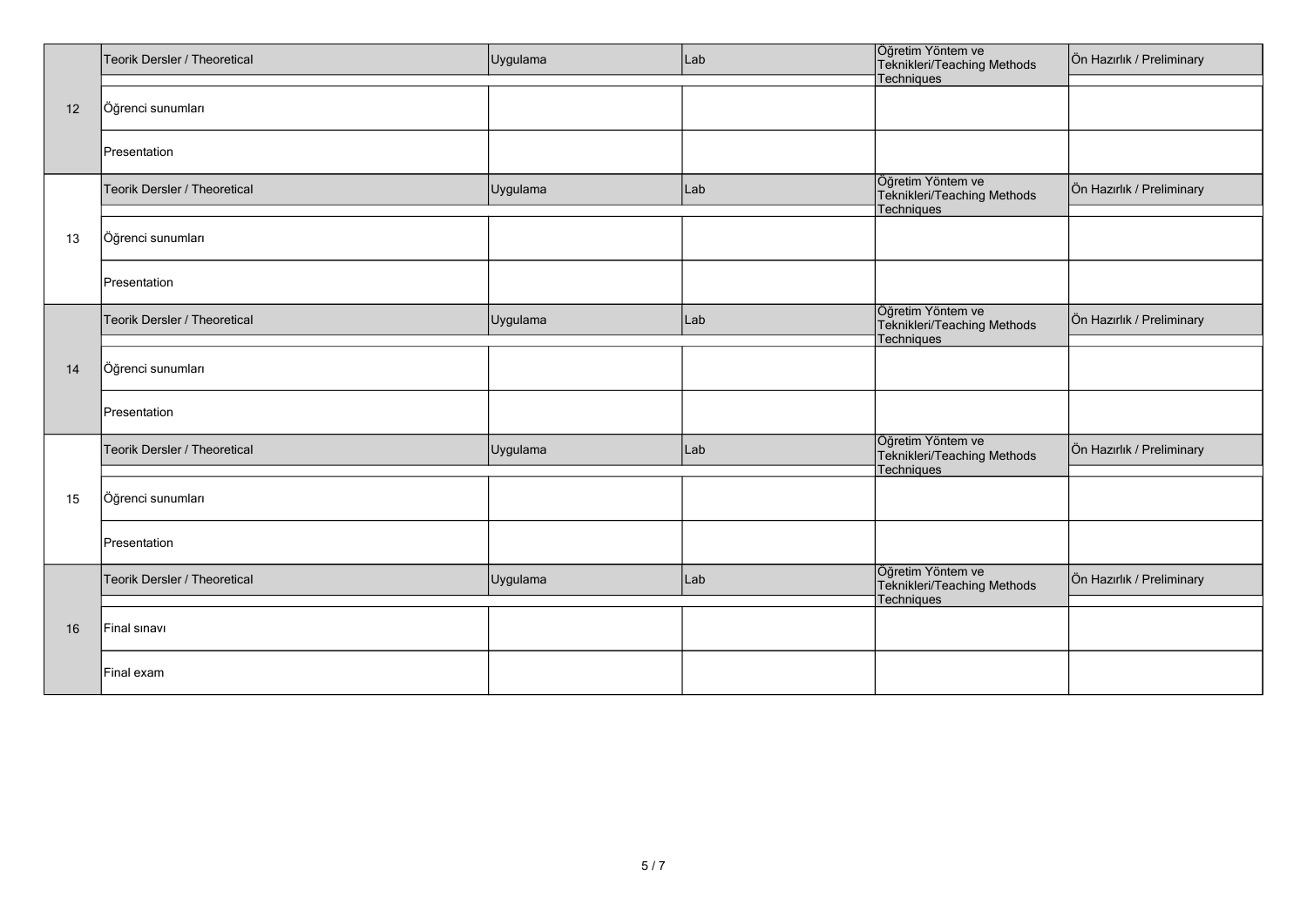### **DEĞERLENDİRME / EVALUATION**

| Yarıyıl (Yıl) İçi Etkinlikleri / Term (or Year) Learning Activities | Sayı /<br>Number | Katkı Yüzdesi /<br>Percentage of<br>Contribution (%) |
|---------------------------------------------------------------------|------------------|------------------------------------------------------|
| Ara Sinav / Midterm Examination                                     |                  | 100                                                  |
| Toplam / Total:                                                     |                  | 100                                                  |
| Başarı Notuna Katkı Yüzdesi / Contribution to Success Grade(%):     |                  | 40                                                   |

| Sayı /<br>Number | Katkı Yüzdesi /<br>Percentage of<br>Contribution (%) |
|------------------|------------------------------------------------------|
|                  | 100                                                  |
|                  | 100                                                  |
|                  | 60                                                   |
|                  |                                                      |

| Etkinliklerinin Başarı Notuna Katkı Yüzdesi(%) Toplamı / Total Percentage of Contribution (%) to Success Grade: |  | 10 <sup>C</sup> |
|-----------------------------------------------------------------------------------------------------------------|--|-----------------|
| Değerlendirme Tipi / Evaluation Type:                                                                           |  |                 |

# **İŞ YÜKÜ / WORKLOADS**

| Etkinlikler / Workloads                                                                                                                                                              | Sayı /<br>Number | Süresi<br>(Saat) /<br>Duration<br>(Hours) | ∣Toplam İş Yükü<br>(Saat) / Total<br>Work Load<br>(Hour) |
|--------------------------------------------------------------------------------------------------------------------------------------------------------------------------------------|------------------|-------------------------------------------|----------------------------------------------------------|
| Derse Katılım / Attending Lectures                                                                                                                                                   | 14               | 3.00                                      | 42.00                                                    |
| Tartışma / Discussion                                                                                                                                                                | 14               | 3.00                                      | 42.00                                                    |
| Soru-Yanıt / Question-Answer                                                                                                                                                         | 14               | 1.00                                      | 14.00                                                    |
| Rapor Sunma / Report Presentation                                                                                                                                                    |                  | 2.00                                      | 2.00                                                     |
| Makale Kritik Etme / Criticising Paper                                                                                                                                               | 5                | 10.00                                     | 50.00                                                    |
| Okuma / Reading                                                                                                                                                                      | 14               | 6.00                                      | 84.00                                                    |
| Toplam / Total:                                                                                                                                                                      | 62               | 25.00                                     | 234.00                                                   |
| Dersin AKTS Kredisi = Toplam İş Yükü (Saat) / 30.00 (Saat/AKTS) = 234.00/30.00 = 7.80 ~ / Course ECTS Credit = Total Workload (Hour) / 30.00 (Hour / ECTS) = 234.00 / 30.00 = 7.80 ~ |                  |                                           |                                                          |